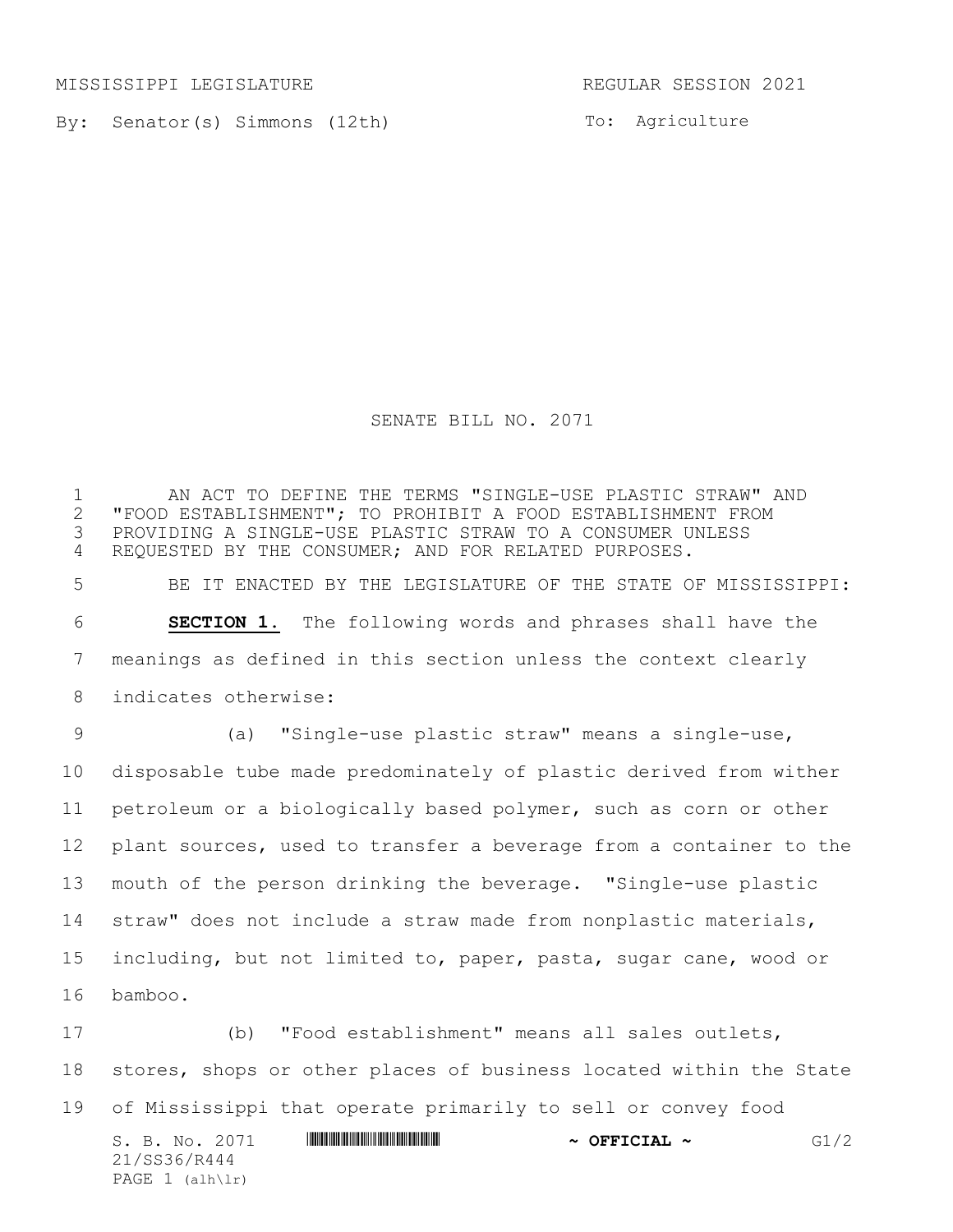directly to the ultimate consumer, including any place where food is prepared, mixed, cooked, baked, smoked, preserved, bottled, packaged, handled, stored, manufactured and sold or offered for sale, including, but not limited to, any fixed or mobile restaurant, drive-in, coffee shop, cafeteria, short order cafe, delicatessen, luncheonette, grill, sandwich shop, soda fountain, tavern, bar, cocktail lounge, nightclub, roadside stand, prepared food take-out place, catering kitchen, commissary, grocery store, public food market, food stand or similar place in which food or drink is prepared for sale or for service on the premises or elsewhere, and any other establishment or operation where food is processed, prepared, stored, served or provided for the public for charge.

 **SECTION 2.** (1) A food establishment shall not provide a single-use plastic straw to a consumer unless requested by the consumer.

 (2) This section shall be enforced by the State Department of Health. For a first or second violation of subsection (1), the department shall issue a notice of violation to the food establishment. Any subsequent violation shall constitute an infraction punishable by a civil fine of Twenty-five Dollars (\$25.00) for each day that the food establishment is in violation, but not to exceed Three Hundred Dollars (\$300.00) annually. The civil fine shall be assessed and collected by the department.

S. B. No. 2071 \*SS36/R444\* **~ OFFICIAL ~** 21/SS36/R444 PAGE (alh\lr)